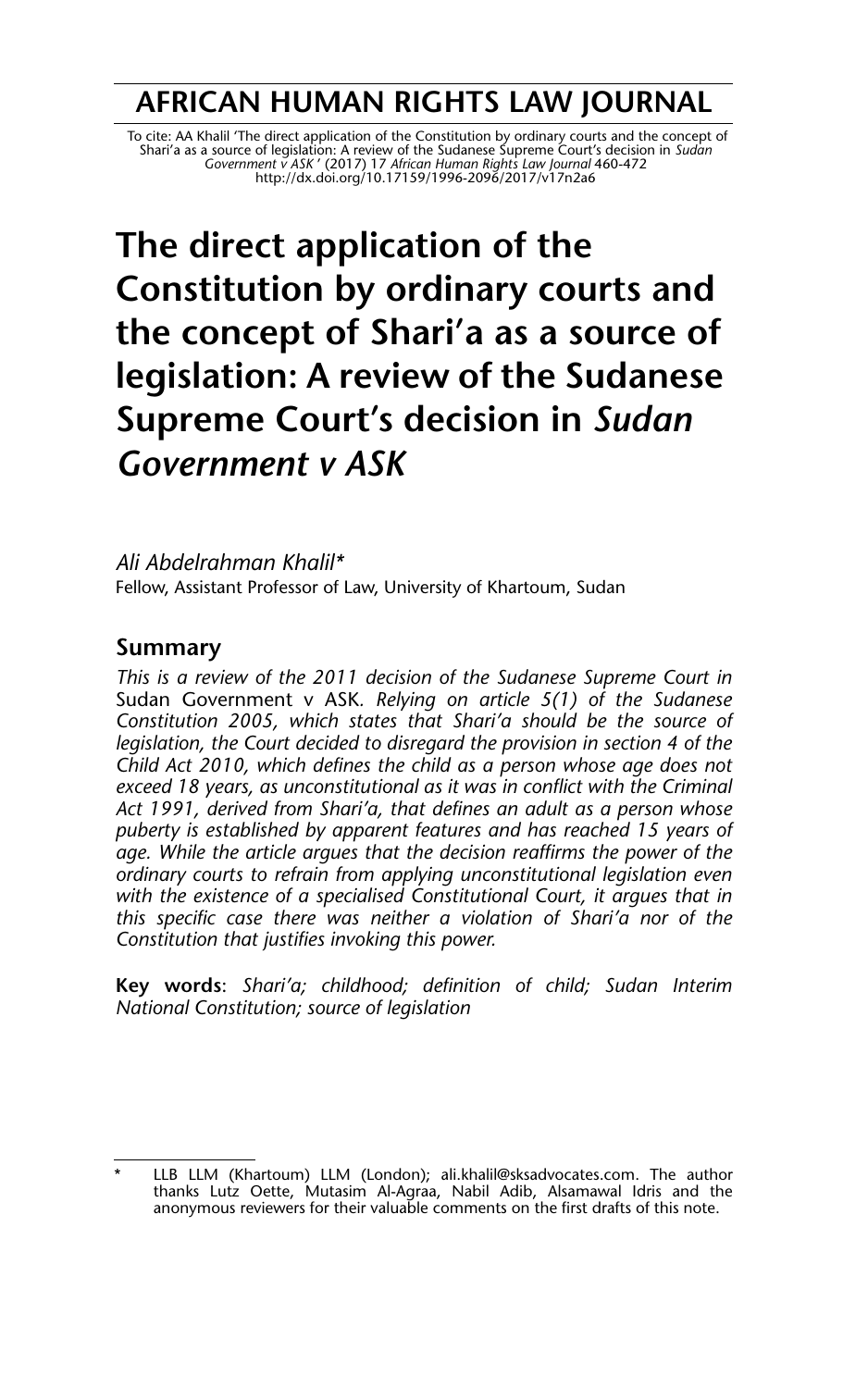## **1 Introduction**

*Sudan Government v ASK*1 is a criminal case which initially required the interpretation of two conflicting provisions in the Criminal Act 1991 and the Child Act 2010. The Sudanese Supreme Court found that the provision in the Child Act 2010, which defines a child as a person whose age does not exceed 18 years, $^2$  was in conflict with the Criminal Act 1991, derived from Shari'a, which defines an adult as a person whose puberty is established by apparent features and who has reached  $15$  years of age.<sup>3</sup> Therefore, the Court concluded that, based on article 5(1) of the Sudan Interim National Constitution 2005 (INC), which states that Shari'a should be the source of legislation,  $4$ the provision in the Child Act was unconstitutional. Accordingly, the Court decided to disregard that provision and to base its judgment on the Criminal Act.

This decision raises two important issues. The first is the direct application of the Constitution by ordinary courts even with the existence of a specialised Constitutional Court. The second issue is the concept of Shari'a as a source of legislation and how this is conceived and interpreted by Sudanese courts. The article examines the Court's reasoning and addresses these two questions with reference to the relevant constitutional, legislative and jurisprudential framework. These two issues have a significant impact on the protection of the Bill of Rights in Sudan.

## **2 Facts**

The facts of this case, as summarised by the Supreme Court, are as follows: The accused, a 19 year-old man, was put on trial for the alleged rape of the victim causing her illegitimate pregnancy. During the pre-trial investigation, the girl admitted that sexual intercourse had taken place with her consent. However, the charge was changed from adultery<sup>5</sup> to rape because of her age. She was 17 years old, which means that based on section 4 of the Child Act, she was a child, and according to section 3 of the Criminal Act 1991, the consent of a minor is not valid. Therefore, the act committed would

<sup>1 (2011)</sup> SLJR 75.

The Child Act 2010 provides in sec 4, in Interpretations, that a child means 'every person, who is not above the age of eighteen years'.

<sup>3</sup> Sec 3 defines an adult as 'a person whose puberty has been established by definite natural features and has completed fifteen years of age. Whoever attains eighteen years of age shall be deemed an adult even if the features of puberty do not appear.'

<sup>4</sup> Or rather, *a* source of legislation, as later argued.

<sup>5</sup> Sec 145(1) of the Criminal Act 1991 provides: 'There shall be deemed to commit adultery (a) every man, who has sexual intercourse with a woman, without there being a lawful bond between them; (b) every woman, who permits a man to have sexual intercourse with her, without there being a lawful bond between them.'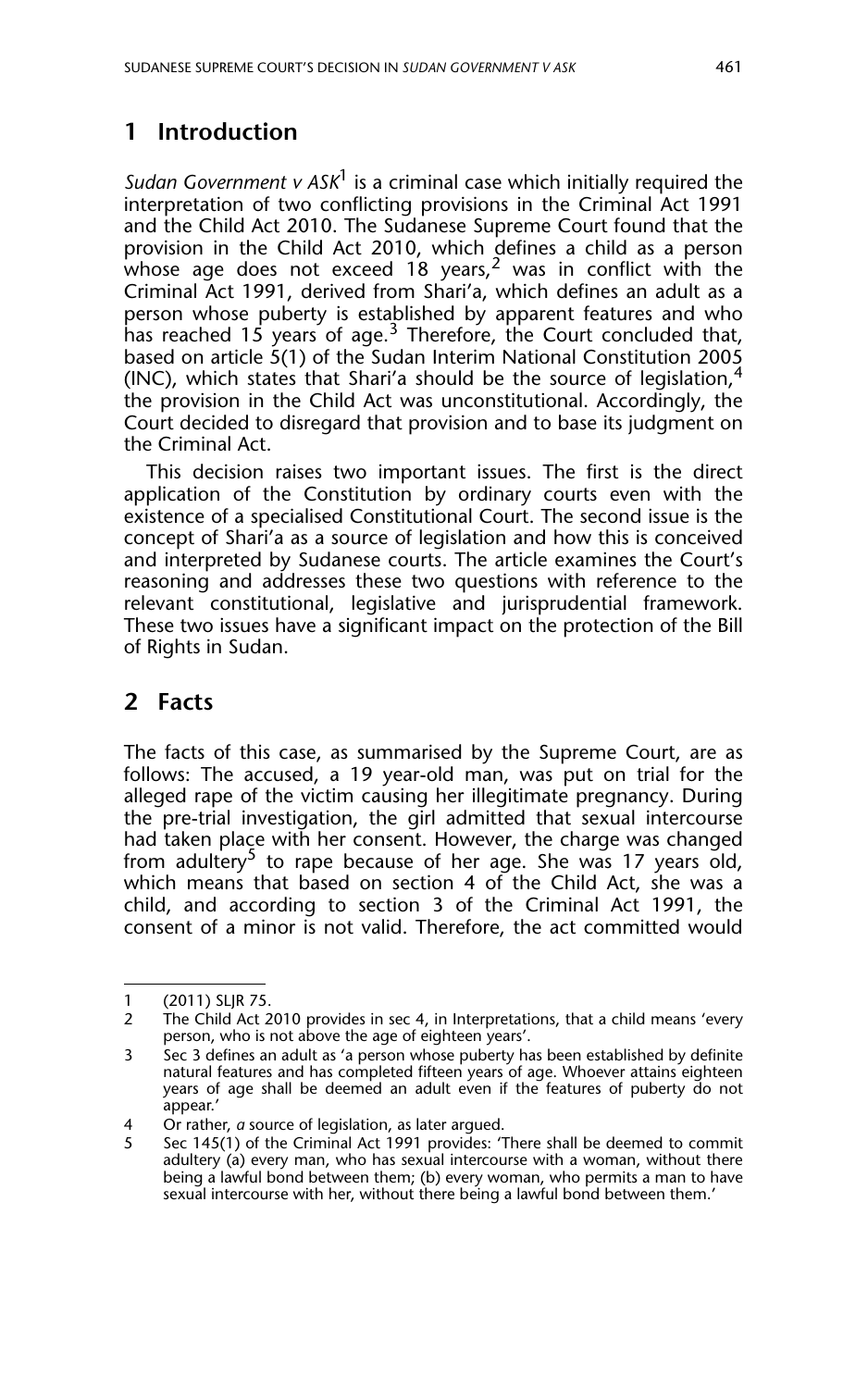fall within the definition of statutory rape as stipulated in section 149(1) of the Criminal Code 1991 $^6$  which, if committed against a child, is severely punishable under the Child Act 2010, namely, by the death penalty or life imprisonment.

Thus, the Court had to answer the question whether or not the alleged victim was a child. If she was considered an adult, both she and the accused would be charged with adultery, but if she was found to be a child, the accused would be accused of having raped her.

## **3 Decision**

The court of first instance referred to the ordinary statutory interpretation rules and, accordingly, decided that the provisions of the Child Act 2010 as subsequent legislation should prevail over the provisions of the preceding Criminal Code of 1991.<sup>8</sup> Therefore, the court ruled that the alleged victim was a child and, therefore, that her consent was invalid. Accordingly, the court convicted the accused of rape and sentenced him to 20 years' imprisonment. This judgment was upheld by the Court of Appeal.

When brought before the National Supreme Court for confirmation, this Court reached a different conclusion. It reversed the ruling of the lower courts, deciding that the provision in section 4 of the Child Act 2010, which sets the age of majority at 18 years, was in conflict with the Criminal Act 1991 that sets the age at 15 years plus physical features of puberty or 18 years in all cases. Thus, the provision of the Child Act is unconstitutional as the Criminal Act is derived from Shari'a, and article 5(1) of the INC provides that '[n]ationally-enacted legislation having effect only in respect of the northern states of the Sudan shall have as its sources of legislation Islamic Shari'a and the consensus of the people'. Accordingly, the Court decided to disregard the provision in the Child Act and to base its ruling on the Criminal Act. Hence, the Court concluded that the alleged victim was an adult as her puberty had been established by her pregnancy. Therefore, the Supreme Court quashed the conviction

<sup>6</sup> Sec 149(1) stipulates that '[t]here shall be deemed to commit the offence of rape, whoever makes sexual intercourse, by way of adultery, or sodomy, with any person without his consent'. However, in February 2015 this provision was amended to provide that rape will also be deemed to have been committed whenever someone has had sexual intercourse with a person who cannot express her consent because of her age.

<sup>7</sup> Adultery is punishable by 100 lashes for unmarried persons according to sec 146 of the Criminal Act 1991.

<sup>8</sup> Sec 6(3) Interpretation of Laws and General Clauses Act 1974.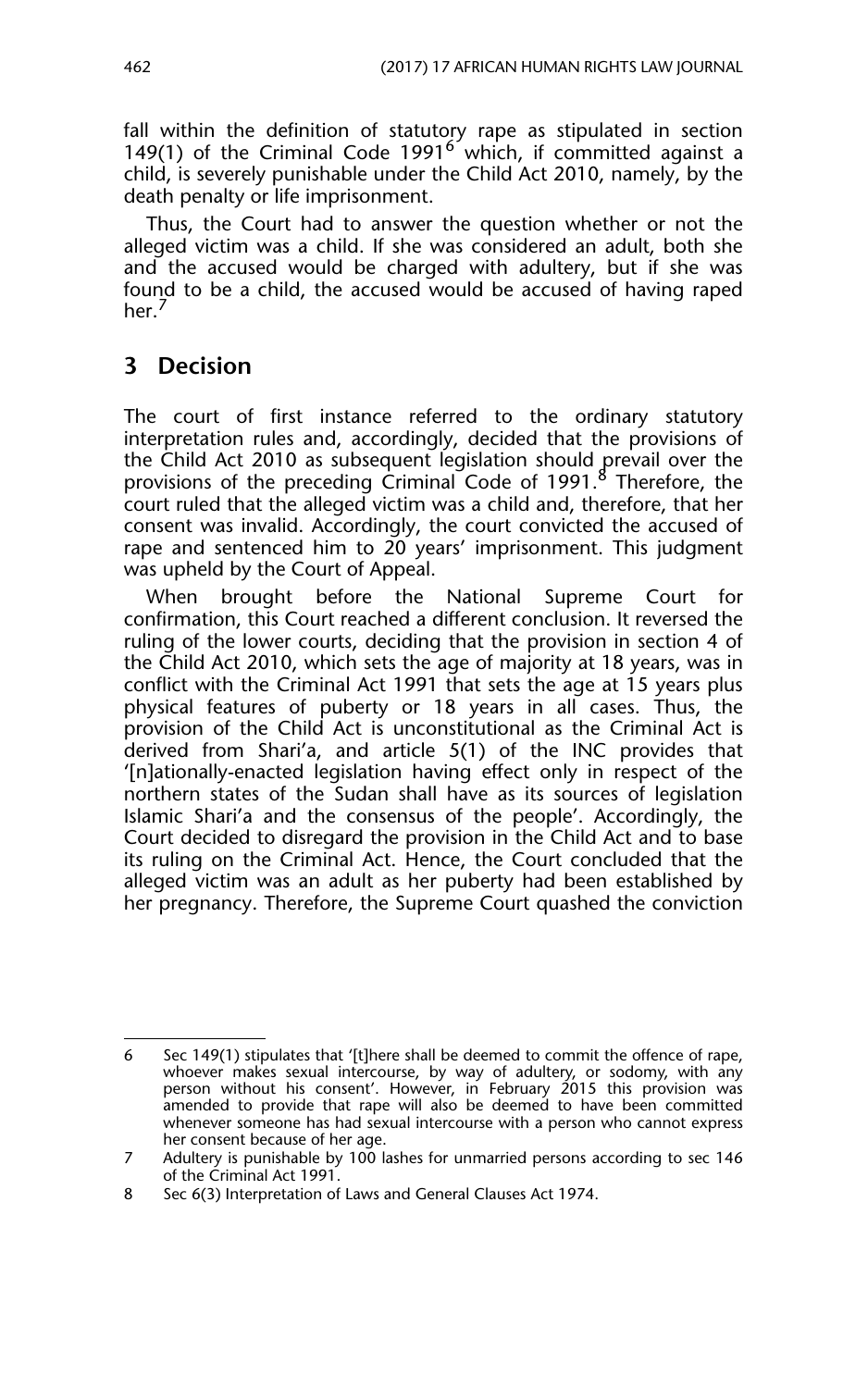of rape and ordered the retrial of the accused on a charge of adultery.<sup>9</sup>

The Court referred to section 6(2) of the Interpretation of Laws and General Clauses Act 1974 which states that '[i]f any provision in any law is inconsistent with any provision of the Constitution, the provision of the Constitution shall prevail to the extent of such inconsistency'.<sup>10</sup>

The facts of the case *per se* do not entail any interpretation of the Constitution. However, the Supreme Court resorted to this constitutional provision to resolve the inconstency between the provision in the Criminal Act 1991 and the provision in the Child Act 2010 which both were in force.

### **4 Background**

#### **4.1 Direct application of the Constitution by ordinary courts**

The direct application of the Constitution by ordinary courts refers to the power, or duty, of ordinary courts to refrain from applying unconstitutional legislation. In some countries where a European centralised system of constitutional judicial review is followed, and even with the existence of a specialised Constitutional Court as the sole organ that can determine constitutional issues, an ordinary court, when it finds that the Constitution expressly overrides a provision in an ordinary law, can disregard that law and decide the case on the basis of the Constitution. In this case, the judgment of the ordinary court is considered to be neither a determination of a constitutional issue nor an exercise of 'proper' judicial review over the constitutionality of laws. Rather, it is merely a direct application of the Constitution. The judgment will not be *erga omnes*, that is, its effect will be restricted to the parties to the dispute and will not extend to annul the unconstitutional provision. This approach is followed in a number of countries, including Portugal, Russia, Columbia and Egypt.<sup>11</sup>

In Sudan, the Constitutional Court has exclusive power to review the constitutionality of legislation and to strike down unconstitutional

<sup>9</sup> The Court held that the prosecution had at the outset wrongfully excluded the girl from accusation and, therefore, there was no way to then include her in the trial as an accused (80).

<sup>10</sup> *Sudan Government v ASK* (n 1 above) per Abusin Deputy CJ 80.

<sup>11</sup> AF Serour *The constitutional protection of rights* (2000) 219 (in Arabic); A Cortes & T Violante 'Concrete control of constitutionality in Portugal: A means towards effective protection of fundamental rights' (2010-1) 29 *Penn State International Law Review* 759 761, where they stated that '[o]rdinary courts shall not apply rules that are inconsistent with the constitutional provisions or principles. This means that there is a duty on the judiciary not to enforce rules that are in opposition to the Constitution.' However, '[o]nly the Constitutional Court has competence for the abstract control of constitutionality, which means that it is within its exclusive jurisdiction to declare a provision is unconstitutional with general binding force'.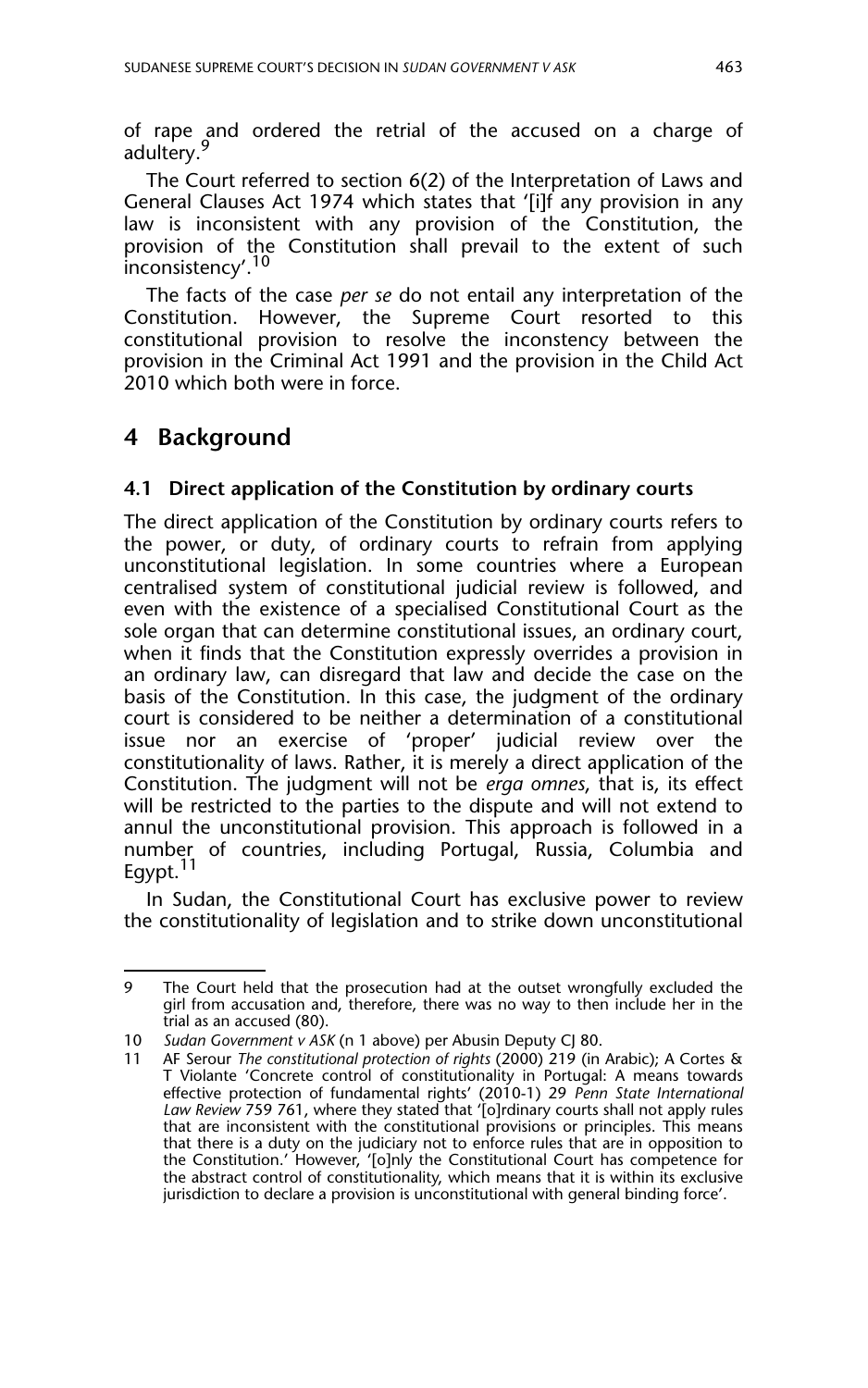legislation. However, the lower courts have the power to apply and to interpret the Constitution in the ordinary course of disposing ordinary cases brought before them as long as the constitutional law in question is clear. This approach has its basis in article 128 of the INC, in the chapter governing the national judiciary,  $12$  which stipulates that '[j]ustices and judges shall uphold the Constitution and the rule of law'.<sup>13</sup> This is further supported by article 48 of the INC, which states that '[t]he Bill of Rights shall be upheld, protected and applied by the Constitutional Court and other competent courts'. It is submitted that upholding, protecting and applying the Constitution by 'other competent courts' necessarily implies the disregard by these courts of unconstitutional legislation. This power of ordinary courts to directly enforce constitutional norms has been supported by the Constitutional Court in an *obiter dictum* in *Masarat Media Co Ltd and Accord Services Co Ltd v National Security and Intelligence Service.*<sup>14</sup>

This is compatible with section 6(2) of the Interpretation of Laws and General Clauses Act 1974 which provides for the dominance of the Constitution over inconsistent legislation. It is obvious that this provision addresses ordinary courts. The fact that this Act was passed in the era preceding the establishment of a specialised Constitutional Court should not be of significance as at that time constitutional judicial review had also been exercised centrally by a specialised chamber of the Supreme Court.

What adds considerable weight in support of this approach is that neither the INC nor the Constitutional Court Act 2005 provides for a concrete judicial review procedure through which an ordinary court can halt the proceedings before it and refer the issue to the Constitutional Court to decide on the constitutionality of the debated provision. This leaves the ordinary courts with no option but to proceed with handling the constitutional issue in this limited scope.

This power of direct application of the Constitution was exercised by the Supreme Court in *Abdulla El Tayeb Osman v Mohammed Osman El Tayeb*, <sup>15</sup> where the Court ignored a provision in the Civil Transactions Act 1984 which purports to oust the jurisdiction of the

<sup>12</sup> The national judiciary is composed of the ordinary courts as opposed to the Constitutional Court for which another chapter of the INC is assigned.

<sup>13</sup> Art 128(3). It corresponds to art 101(2) of the Sudanese Constitution of 1998, under which the Constitutional Court was first established in Sudan, which stipulates that a judge of ordinary courts 'shall be guided by the principle of the supremacy of the Constitution and the law and he shall protect this principle'.

<sup>14 (2006-2010)</sup> Sudan Constitutional Court Law Reports 550 570 per Somi Zaidan J.

<sup>15</sup> Civil Cassation 433/2001, Supreme Court Khartoum (unreported). The Court decided that sec 559(6) of the Civil Transactions Act 1984, which precludes courts from hearing any suit brought against the government or against the registered owner of a land regarding any matter relating to the ownership of any investment land, violated the right of access to court which is protected by art 31 of the Sudanese Constitution of 1998. The Court, therefore, decided to disregard this provision and to proceed hearing and determining the dispute on the basis of the Constitution. The Court acknowledged that it did not have the power to annul such a provision, but affirmed its power to refrain from applying it.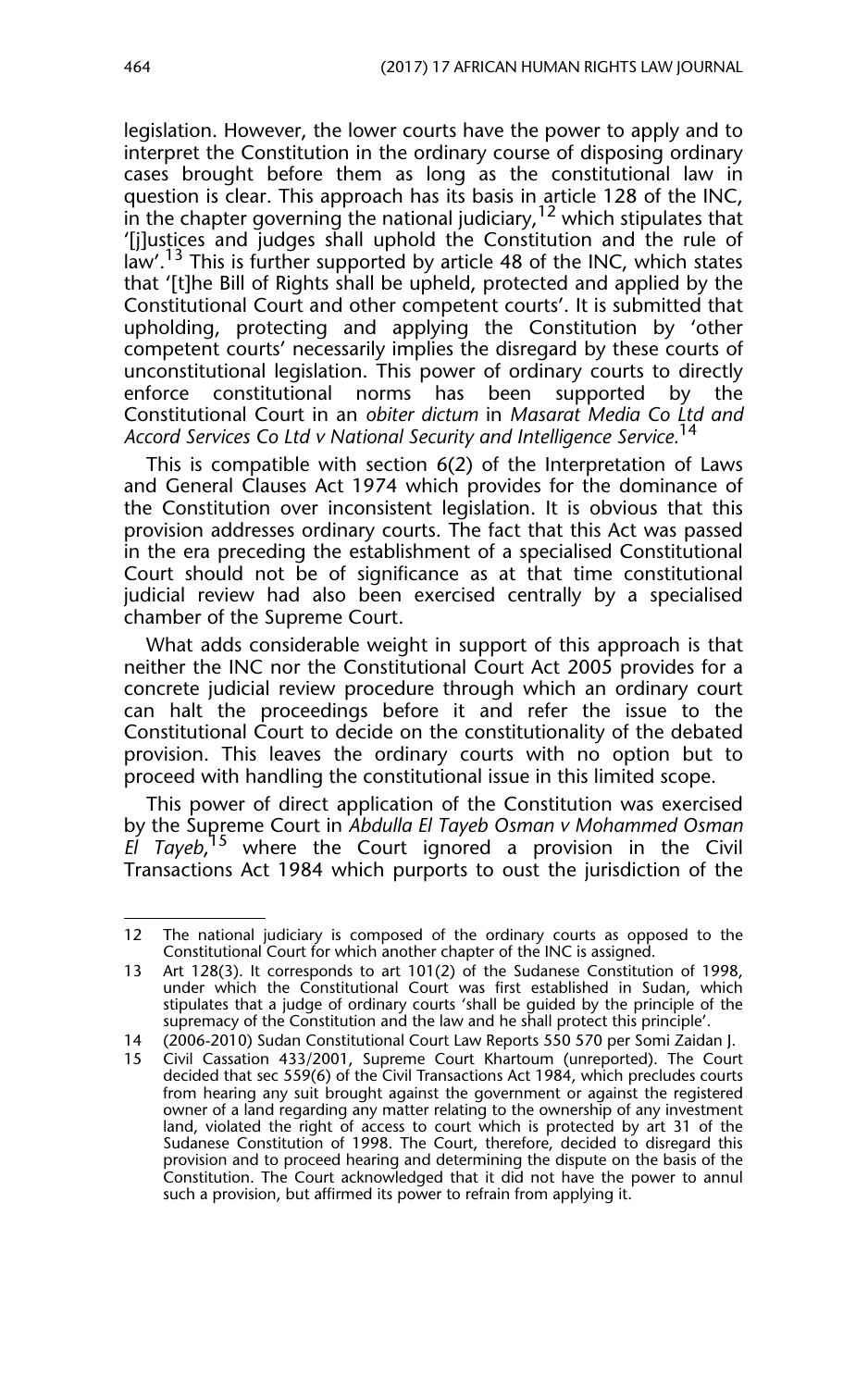courts to hear and determine certain types of disputes over government land. The Supreme Court deemed the provision unconstitutional and decided to exercise jurisdiction over the dispute as a direct application of the constitutional right to litigate. In addition to section 6(2) of the Interpretation of Laws Act, the Court referred to its earlier decision in *Nasr Abdelrahman v The Legislative Authority*, 16 where it decided that in case of a conflict between any provision of any law and the Constitution, courts should ignore the provision of the law and refrain from its application.<sup>17</sup>

In principle, this approach is well supported by the constitutional, legislative and jurisprudential framework. It is submitted that the approach may be considered an important safeguard for ensuring constitutionalism and respect of constitutional rights, especially in countries where the Constitutional Court is highly politicised and less independent compared to the judiciary. The experience illustrates that the Sudanese Constitutional Court is reluctant to exercise its power to strike down unconstitutional legislation on issues the government deems as touching upon its remit.<sup>18</sup> Therefore, this approach allows ordinary courts to avoid the application of unconstitutional provisions in a limited scope, that is, as between parties in specific cases. After the adoption of the INC in 2005, more than 60 laws were identified as infringing the Bill of Rights and, accordingly, as unconstitutional. Although many recommendations were made to amend these laws to bring them into conformity with the Constitution, in fact very little has realised.<sup>19</sup> Therefore, it is submitted that in the absence of the political will to amend these unconstitutional provisions, this power of the ordinary courts should be a basis for avoidance of the application of those provisions and, hence, an important safeguard for the protection of constitutional rights.

Of course, the application of this approach is limited by the principle that the unconstitutionality of the provision in question should be obvious, and there should not be a contrary ruling in the matter by the Constitutional Court. In other words, the constitutional law on the matter should be obvious and clear. According to section 24(1) of the Constitutional Court Act 2005, judgments and decisions of the Constitutional Court are binding on all state organs in Sudan, including ordinary courts.

<sup>16 (1974)</sup> SLJR 74.<br>17 This decision w

This decision was passed in 1974 when the Supreme Court was the 'custodian of the Constitution' under the Constitution of 1973 and before the adoption of the Constitutional Court system in 1998. However, it remains relevant as the constitutional judicial review was centrally entrusted to a specialised chamber within the Supreme Court.

<sup>18</sup> See eg *Kamal Saboun v Sudan Government* (2006-11) Sudan Constitutional Court Law Reports 123.

<sup>19</sup> See A Teir & B Badri (eds) *Law reform in Sudan: Collection of workshop papers* (2008).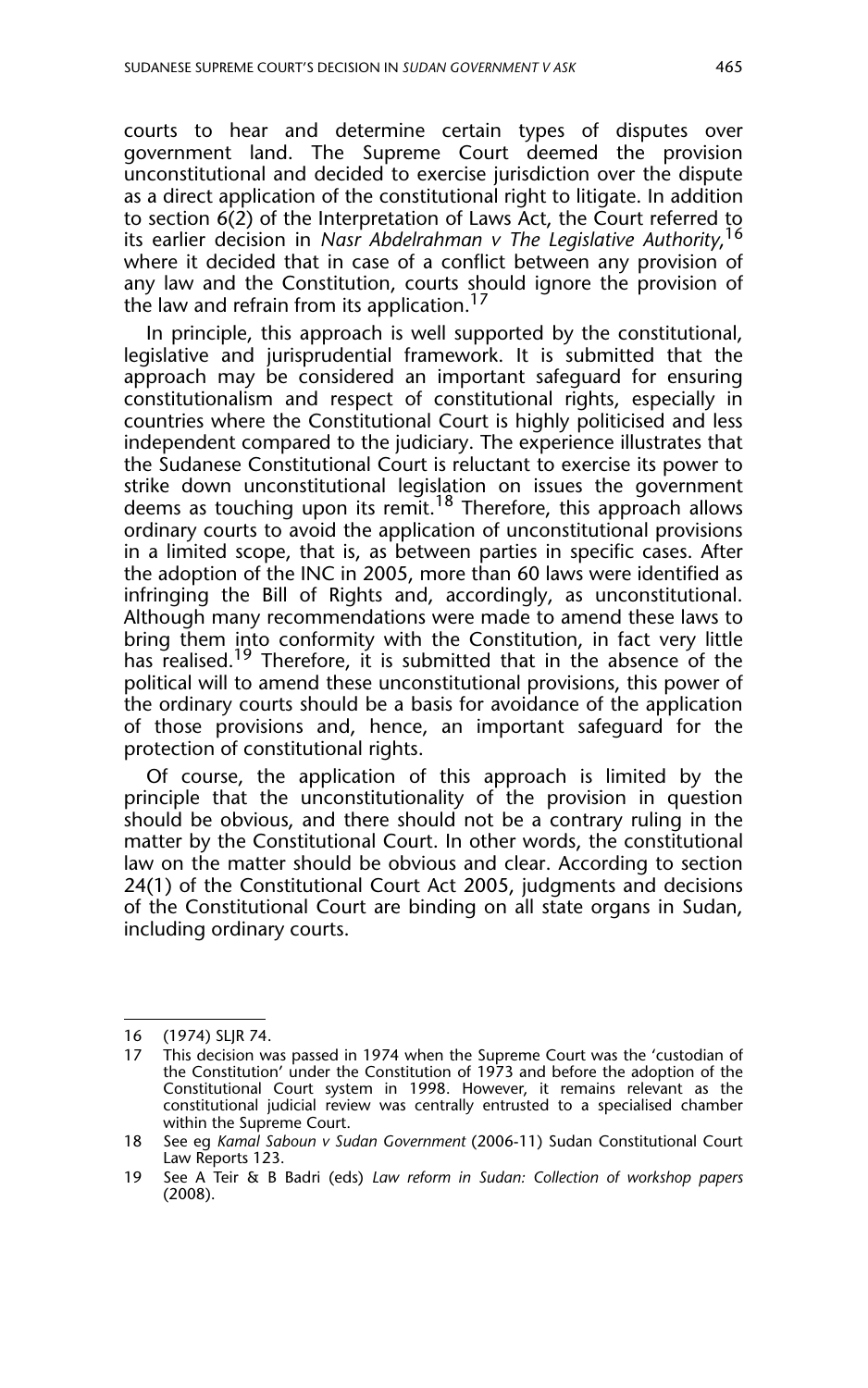#### **4.2 Shari'a as a source of legislation**

It appears that the English version of article 5(1) of INC, which provides for Islamic Shari'a and the consensus of the people as sources of legislation, differs from the Arabic one; the translation is not accurate. In the Arabic version of the Constitution, the word 'sources' is used without a definite article which means that it is not intended to be the sole sources of legislation. However, in the English version, this was translated in a manner that suggests that Shari'a and consensus are the exclusive sources of legislation: 'shall have as its sources of legislation Islamic Shari'a and the consensus of the people'.<sup>20</sup>

In all cases*,* Shari'a is not the only source of legislation; the consensus of the people is another independent source according to article 5(1) of the Constitution. However, it is not clear how this consensus can be established; whether through referendum or just by way of an Act of parliament, customary law or otherwise. As long as the Constitution does not provide for any mechanism to establish the consensus of the people, one may wonder whether the legislature may replace that mechanism, that is, whether the will of the legislature can act as the criterion of the consensus. Further, it is also not clear whether the consensus of the people, however it may be established, is enforceable even if it is inconsistent with Shari'a norms.

As to the effect of such a provision, Lombardi states that '[i]t might seem logical to assume that a decision to adopt an SSL [Shari'a as a source of legislation] clause making Shari'a something less than "the chief source" indicates an intention not to be bound by any firm prohibition on legislation inconsistent with Shari'a'.<sup>21</sup> Similarly, the jurisprudence of the constitutional courts in countries adopting similar provisions shows that such a provision in the Constitution is not a basis for striking down inconsistent legislation.<sup>22</sup>

It is submitted that even if Shari'a is considered the only source of legislation, the outcome would not be certain. It may be inferred that the drafters of the INC did not intend to vest the Constitutional Court or the judiciary with the power to strike down legislation which is inconsistent with Shari'a norms. If they intended this result, they would have used wording similar to that of the equivalent provision in the preceding Constitution of 1998, where it was explicitly stated that

<sup>20</sup> However, both versions are authoritative; art 223 INC.

<sup>21</sup> CB Lombardi 'Constitutional provisions making Shari'a "a" or "the" chief source of legislation: Where did they come from – What do they mean – Do they matter' (2012) 28 *American University International Law Review* 733 768.

<sup>22</sup> Eg, the Kuwaiti Constitutional Court held that art 2 made Shari'a 'a source' and not 'the only source' of law so that the legislator could adopt rules which may be considered inconsistent with traditional Shari'a. J Goldenziel 'Veiled political questions: Islamic dress, constitutionalism, and the ascendance of courts' (2013) 61 *American Journal of Comparative Law* 35-36. See also Lombardi (n 21 above).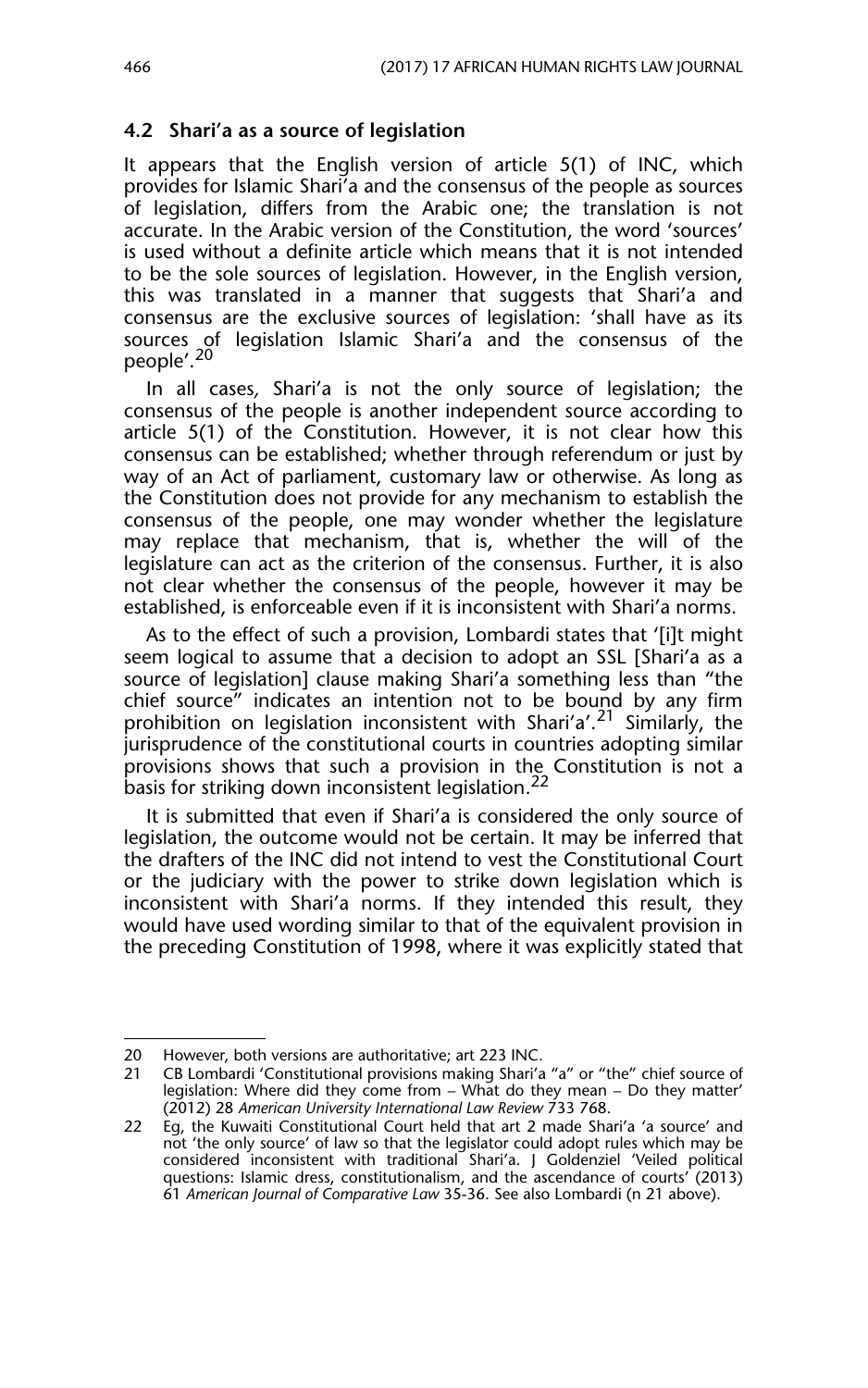'no legislation in contravention with these fundamentals shall be made'.<sup>23</sup> To the same extent, article 114 of the Draft Constitution of 1968 clearly stated that '[e]very legislation passed after the adoption of this Constitution in contravention with the provisions of *Kitab* and *Sunnah* should be void'. In the absence of such wording, one may reasonably assume that such a provision should not operate as a basis for striking down non-Shari'a-compliant legislation.

The term Shari'a *per se* is vague and susceptible to different interpretations.24 Shari'a is commonly mistaken for *Fiqh*; many use these two terms interchangeably. To avoid plunging into this conceptual muddle, it is important at least to distinguish *Fiqh* as the detailed jurisprudence developed over centuries by Islamic scholars.<sup>25</sup> In this context, it has been reaffirmed in many cases by the Sudanese Supreme Court that what was meant by the term Shari'a is the conclusive provisions contained in the *Quran* and *Sunna* and not the detailed *Fiqh* opinions even if delivered by eminent Muslim jurists.<sup>26</sup>

Similarly, it is well settled among Islamic scholars in Egypt and in the jurisprudence of the Constitutional Court there that what is meant by Shari'a as the source of legislation is the fundamental general principles agreed upon by the different schools, excluding the detailed rules that may change from one environment to another.<sup>27</sup> Whether or not this is a useful criterion is still open to further debate.

In *obiter dicta* it seems that the Sudanese Constitutional Court is going in the same direction.<sup>28</sup> According to EA Eljail J, the prevailing opinion in the Constitutional Court is that it is not concerned with the extent to which a statute is consistent with Shari'a because article 5(1) addresses the legislature. Therefore, there is no way for the Constitutional Court to intervene to review the consistency with Shari'a unless there is a specific conclusively-established and indicative text of Shari'a (*Qat'īy-uth-Thubūt* and *Qat'īy-ud-Dalālah*).29 This has been reaffirmed by two other judges, AE Elbasheir J, the Chairperson of the Court, and Somi Zaidan J, although differently worded, adding that article 5(1) can be invoked only if the right allegedly infringed

29 *Ibrahim* (n 28 above) 372.

<sup>23</sup> Art 65.

<sup>24</sup> According to Cardozo, '[a] good deal of warfare has its origin in the confusion that arises when a single term of a broad and ill-defined content is made to do duty for two or more ideas'; BN Cardozo *The growth of the law* (1966) 30.

<sup>25</sup> See eg MA Hussein *Islamic Fiqh: The chief source of legislation* (1999) (in Arabic) 16- 18.

<sup>26</sup> *Abdelwahab M Yousuf v Mohammed E El-Amin* (1992) SLJR 301. This has been reaffirmed by the Constitutional Court in *Adam Musallam v SG* (2012) Sudan Constitutional Court Law Reports 283 288, where it was stated that what was meant by Shari'a was the divine texts included in the *Quran* and *Sunna*, whereas the *Fiqh* is a mere human endeavour.

<sup>27</sup> Hussein (n 25 above) 8.

<sup>28</sup> *Faroug M Ibrahim v The Government of Sudan* (2006-2010) Sudan Constitutional Court Law Reports 365.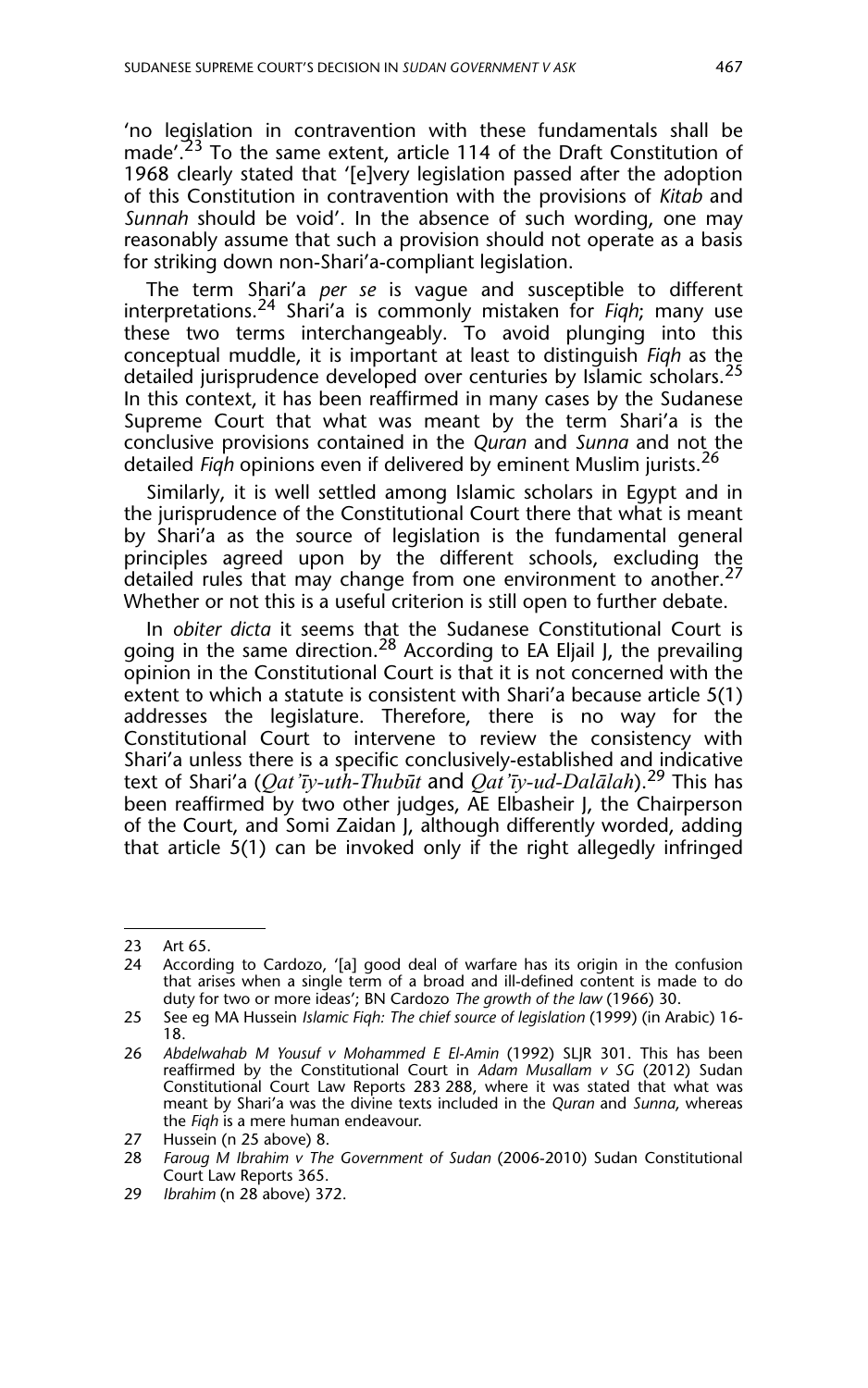relates to an agreed-upon Shari'a rule and not rules that are subject to endeavour by scholars.<sup>30</sup>

In spite of the contradiction in or, at least, the inaccuracy of these statements, which the limited scope of this article does not allow us to indulge in, it is at least settled that article 5(1) cannot be invoked to strike down legislation that adopts one of the different opinions within Islamic *Fiqh*. Therefore, the courts do not have the power to intervene with the choice of the legislature.

There is even doubt about the justiciability of article 5(1). According to Abdalla, although the provision that 'the provisions contained in this chapter are not by themselves enforceable in a court of law' applies to Chapter 2 of the INC, the principles expressed herein are basic to governance and 'the state is duty-bound to be guided by them, especially in making policies and laws'. The unjustifiability should rather attach to the entire general principles of the INC, including article  $5(1)$ .<sup>31</sup>

## **5 Analysis of the reasoning**

It is submitted that although, in principle, this approach of direct application of the Constitution is jurisprudentially well supported, its application in this case was not. There was neither a violation of the Constitution nor of Shari'a that justifies the application of this approach. The Court's reasoning seems unsound for a number of reasons.

#### **5.1 Lack of diligence in rendering the judgment**

This judgment was delivered *per incurium*. The Supreme Court disregarded binding precedents of the Constitutional Court. It ignored the decision in *Najmeldin Gasmelseed v 'Awlia dam' Abdelrahim M Ali*, 32 in which the Constitutional Court upheld the constitutionality of a similar provision in the Child Act 2004 that similarly defined a child as not exceeding 18 years of age.<sup>33</sup> The Constitutional Court considered both issues in detail in its *ratio decidendi*: the issue of constitutionality of the provision that set the majority age at 18, as well as the issue of Shari'a as a source of legislation, and concluded by upholding the constitutionality of the provision. It even followed its earlier decision in *Abdelmouiz Hamdoun v SG*. 34

<sup>30</sup> *Ibrahim* 376 380.

<sup>31</sup> Nabil Adib Abdalla, Senior Advocate, personal interview 23 October 2015.

<sup>32 (2006-2010)</sup> Sudan Constitutional Court Law Reports 399.

<sup>33</sup> This conclusion was recently reaffirmed by the Constitutional Court in *Salih H Jad Karim & Others v SG and Awlia' Dam Ali Hammad & Others* CC/CC/51/2013 delivered 19 November 2014.

<sup>34 (1999-2003)</sup> Sudan Constitutional Court Law Reports 93.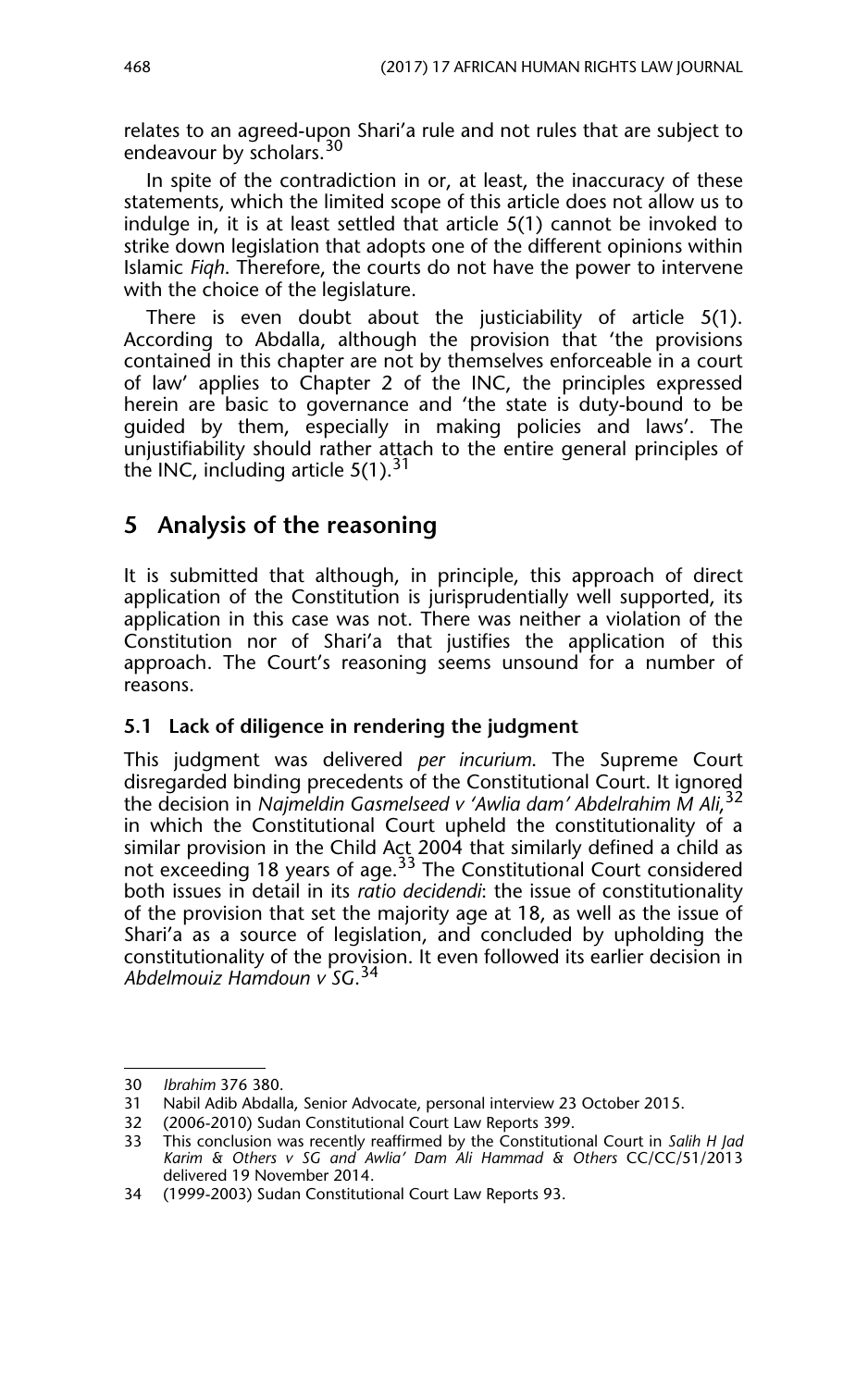Therefore, it would not be easy to accept this lack of diligence in delivering the judgment by a panel of the Supreme Court presided over by the then Deputy Chief Justice of the Sudan who, shortly thereafter, became the Chief Justice of the Sudan with the current Deputy Chief Justice as a member of the panel who delivered the first judgment.<sup>35</sup> Further, and as long as the Constitutional Court has expressed its opinion on the constitutionality of the provision in question, it may amount to usurpation of jurisdiction for the Supreme Court to deviate from this ruling.

#### **5.2 Violation of Shari'a and the Constitution**

The Court disregarded the fact that the opinion within the Islamic *Fiqh,* declaring 15 years of age plus apparent features of puberty as the criteria of adulthood, which was adopted by the legislature of the Criminal Act 1991, is not the only available opinion even within the orthodox Islamic *Fiqh*. Therefore, it cannot readily be assumed that this opinion represents Shari'a. There are different views within the four Sunni schools of Shari'a on establishing the age of majority or the age of criminal liability. The option of 18 as the age of adulthood is actually based on the *Hanafi* and *Maliki* schools, and there are many other opinions within the traditional Islamic jurisprudence.<sup>36</sup> Therefore, and according to what has been posited above, selecting of any of these different views cannot by any means be considered a violation of Shari'a. This is obvious, and has also been discussed clearly by the Constitutional Court in the case of *Najmeldin* referred to.<sup>37</sup>

The Court did not explain how the Criminal Act was considered Shari'a law. Even if the provisions of the Criminal Act were derived from Shari'a, or *Fiqh*, they do not form part of the Constitution for the Court to determine the constitutionality of other laws by reference to it. The constitutionality of a statute cannot be reviewed by reference to a similar statute. Also, there should be a flagrant contradiction to the Constitution; the unconstitutionality of the relevant provision should be obvious and not reasonably disputed as posited earlier.

#### **5.3 A possible solution**

It is understandable that the Supreme Court endeavoured to alleviate the situation of the accused who, apparently, was relatively of the same age as the alleged victim of rape and in circumstances leading

<sup>35</sup> The Constitutional Court's decision in *Najmeldin* was delivered on 2 December 2008 while the decision of the Supreme Court in this case was delivered on 30 May 2011. Therefore, the fact that *Najmeldin* was only published as a reported case in 2011 is probably not an excuse. The Chief Justice, or the judiciary, is served with all decisions of the Constitutional Courts on constitutional suits based on judicial decisions. However, one cannot negate the effect of the defective lawreporting system in Sudan. Throughout the 18 years of the existence of the Constitutional Court, only three volumes of law reports have been issued.

<sup>36</sup> A Auda *The modern cyclopedia of Islamic criminal Fiqh* (2001) 377.

<sup>37</sup> *Najmeldin* (n 32 above).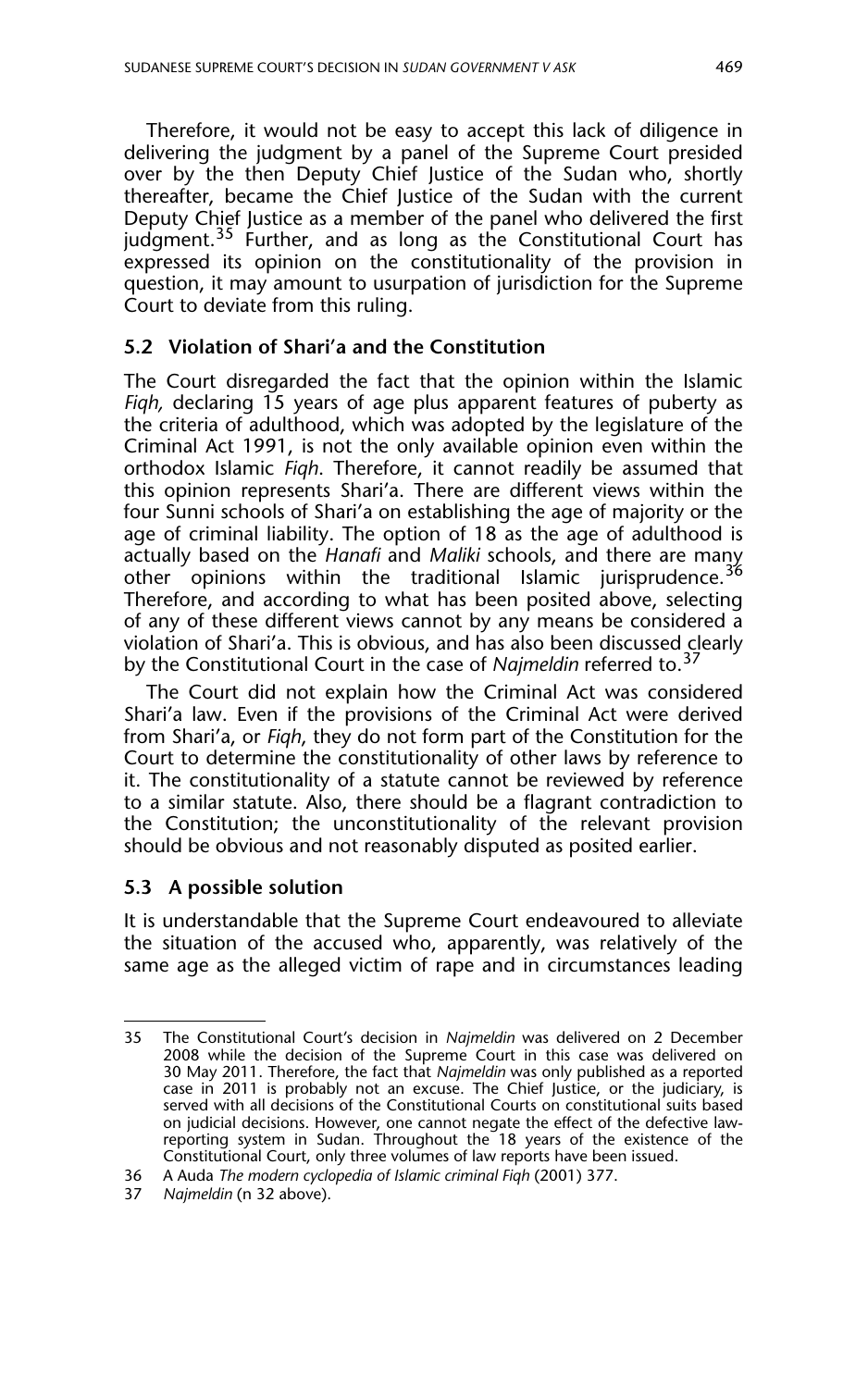to a reasonable inference that they were in a consensual relationship. It is submitted that this result could have been reached without addressing the issue of constitutionality of the provision of the Child Act 2010.

A possible solution would have been to rely on the ordinary rules of interpretation of statutes applicable to cases of conflict between two pieces of legislation, as provided for in the Interpretation of Laws and General Clauses Act 1974. Section 6(4) states that '[a]ny special law or any special provision in any law in respect of any matter shall be deemed an exception to any general law or general provision in any law governing such matter'. For the purpose of establishing the consent which would act as a defence in the crime of rape, the provision in the Criminal Act 1991 that provides for the age of adulthood could have been considered a special provision that prevails over the general provision in the Child Act which sets the majority age at 18. This is because when the legislator of the Criminal Act set the proviso of consent as an exception from criminalising what would be the *actus reus* of rape, he meant consent of an 'adult' as defined in the same Criminal Act. Even the accused would be entitled to reasonably think so. It is more appropriate to define the degree of adulthood which is required to render consent effective by reference to the same statute that provides for the crime and the available defences and not by reference to an external text.

This approach is supported by the rule of lenity which requires that an ambiguity in a criminal statute, in prohibition or in penalties, should be resolved in favour of the accused. This rule of construction requires courts when facing a set of inconsistent punishments to resolve the ambiguity in favour of the more lenient punishment.<sup>38</sup>

This interpretation could also be fostered by adhering to the purposive approach of statutory interpretation as provided for in section 6(1) of the Interpretation of Laws Act 1974. This sub-section provides that '[t]he provisions of every law shall be construed in such manner as to achieve the purpose for which it has been enacted and in all cases the construction which achieves such purpose shall be preferred to any other construction'. The Child Act intends to protect minors from sexual abuse by adults, a situation that is unlikely to exist between persons of a relatively similar age as in this case.<sup>39</sup> This approach could also have been supported by invoking the rule of avoiding absurdity, that the legislature did not intend an absurd or unjust result. It might be absurd, or unjust, for a partner in the same act who was more or less of a similar age as that of the other partner in circumstances which suggest it was a consensual and continuous relationship to end up with a 20 years jail sentence while the other partner is released and converted to a victim.

<sup>38</sup> See Z Price 'The rule of lenity as a rule of structure' (2004) 72 *Fordham Law R*eview 885.

<sup>39</sup> See the General Principles of the Child Act 2010 sec 5.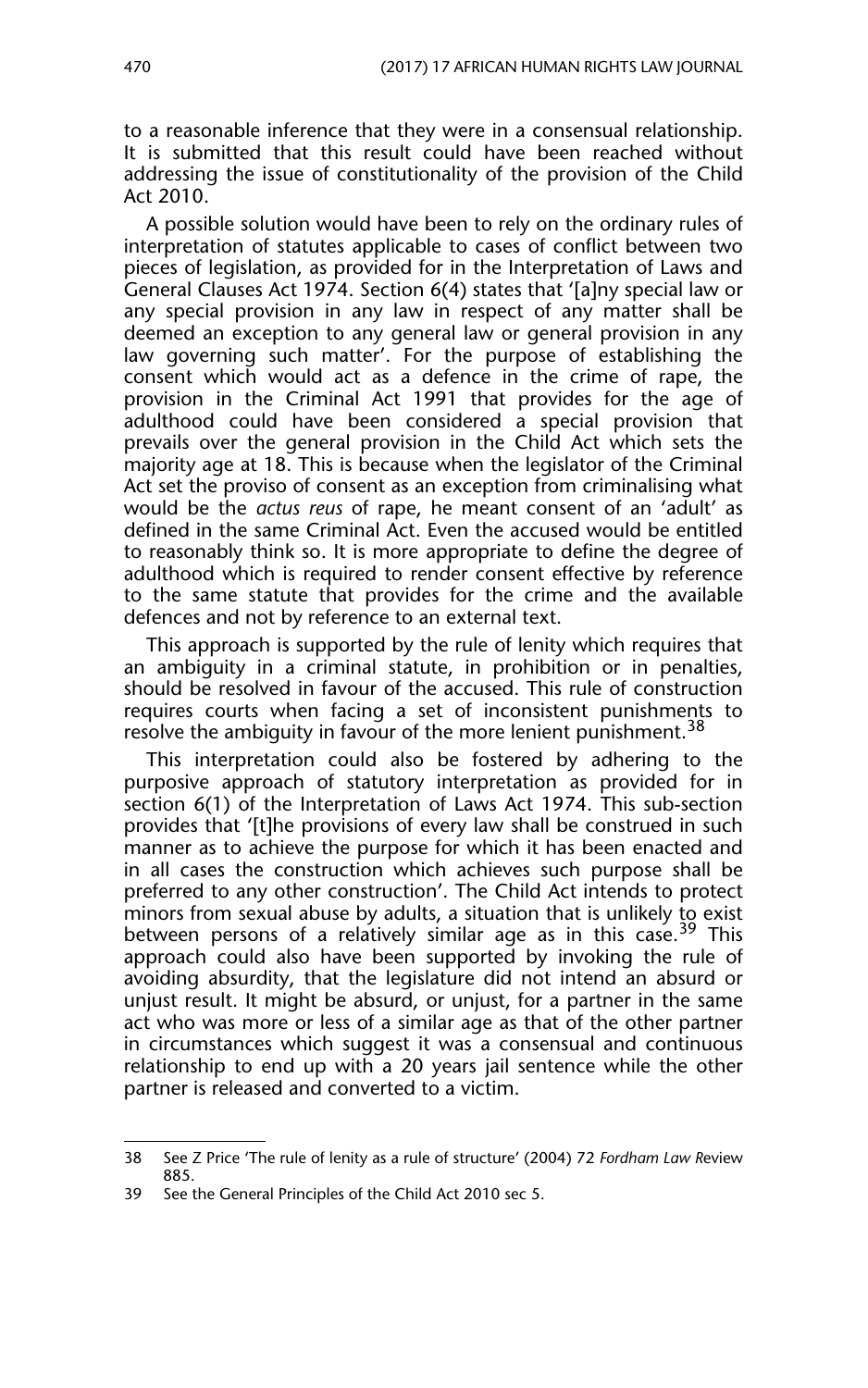However, the article by no means addresses the adequacy of this corporeal punishment of flogging for adultery as provided for in section 146 of the Criminal Act 1991, nor does it indulge in the discussion of the issue of criminalising or decriminalising the act of consensual pre-marital sexual intercourse *per se*. These issues need to be adequately addressed under separate cover. Rather, the article explores the available solutions in such situations within the existing applicable laws.

In the same vein, these issues have not been addressed in light of the obligations of Sudan under the relevant international conventions to which Sudan is a party.<sup>40</sup> Article 27(3) of the Sudan Interim National Constitution provides that '[a]ll rights and freedoms enshrined in international human rights treaties, covenants and instruments ratified by the Republic of the Sudan shall be an integral part of this Bill'. Although this provision intends to render the relevant international human rights conventions self-executing and to incorporate these international rights into Sudanese municipal law, its practical implementation was controversial and unfortunate. In practice, the Constitutional Court manoeuvred a flimsy reasoning to avoid the application of this provision in the few cases in which this provision was invoked.<sup>41</sup> Therefore, although these issues are worth addressing, the discussion was confined to the relevant possible solutions to the Court within the applicable framework. The facts of the case do not raise issues of child rights. The issue was whether the consent of the 17 year-old girl was valid or not.

Article 1 of the Convention of the Rights of Child (CRC), which has been ratified by Sudan, states that '[r]or the purposes of the present Convention, a child means every human being below the age of eighteen years unless under the law applicable to the child, majority is attained earlier'. Therefore, fixing the age of majority at 15 plus puberty features does not violate the Convention and, accordingly, does not entail the relevance of the international norms in this area. The only mandatory provision referring to the age of 18 is the provision of article 37 of the CRC which forbids imposing capital punishment on persons under 18. The INC is in line with this provision and it was not an issue in this case.

## **6 Conclusion**

To conclude, the judgment was poorly reasoned. Although it has been asserted that it was a reaffirmation of the power and duty of ordinary courts to refrain from applying unconstitutional legislation, there was no ground for using this approach in this specific case. This

<sup>40</sup> See eg *Doebbler v Sudan* (2003) AHRLR 153 (ACHPR 2003).

<sup>41</sup> See *Izzeldin Elhaj Elmakki v Sudan Government* (2011) Sudan Constitutional Court Law Reports 360.